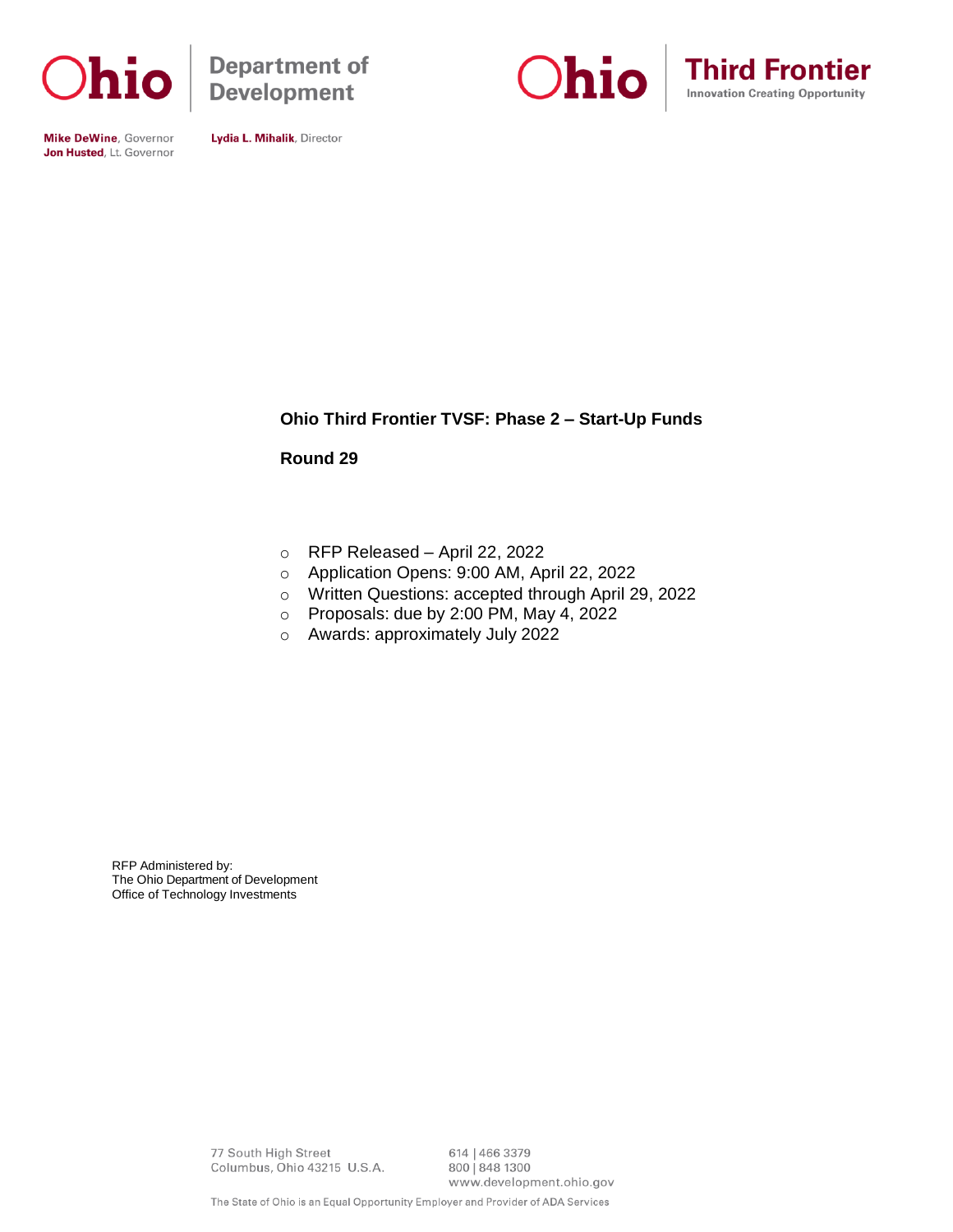## TABLE OF CONTENTS

| 1              |     |                                                                      |  |  |
|----------------|-----|----------------------------------------------------------------------|--|--|
|                | 1.1 |                                                                      |  |  |
|                | 1.2 |                                                                      |  |  |
|                | 1.3 |                                                                      |  |  |
|                | 1.4 |                                                                      |  |  |
| $\overline{2}$ |     |                                                                      |  |  |
|                | 2.1 |                                                                      |  |  |
|                | 2.2 |                                                                      |  |  |
|                | 2.3 |                                                                      |  |  |
|                |     | 2.3.1                                                                |  |  |
|                |     | 2.3.2                                                                |  |  |
|                | 2.4 |                                                                      |  |  |
|                |     | 2.4.1                                                                |  |  |
|                |     | 2.4.2                                                                |  |  |
|                |     | 2.4.3                                                                |  |  |
|                |     | 2.4.4                                                                |  |  |
|                | 2.5 |                                                                      |  |  |
| 3              |     |                                                                      |  |  |
|                | 3.1 |                                                                      |  |  |
|                |     | 3.1.1                                                                |  |  |
|                |     | 3.1.2                                                                |  |  |
|                | 3.2 |                                                                      |  |  |
|                | 3.3 |                                                                      |  |  |
|                |     | 3.3.1                                                                |  |  |
|                |     | 3.3.2                                                                |  |  |
|                |     | Proposal Supplement: Summary of Previous Phase 1 Award 11<br>3.3.3   |  |  |
|                |     | 3.3.4                                                                |  |  |
| 4              |     |                                                                      |  |  |
| 5              |     |                                                                      |  |  |
|                |     | Appendix A - RFP Process, Awards Process, and Mandatory Compliance14 |  |  |
|                |     |                                                                      |  |  |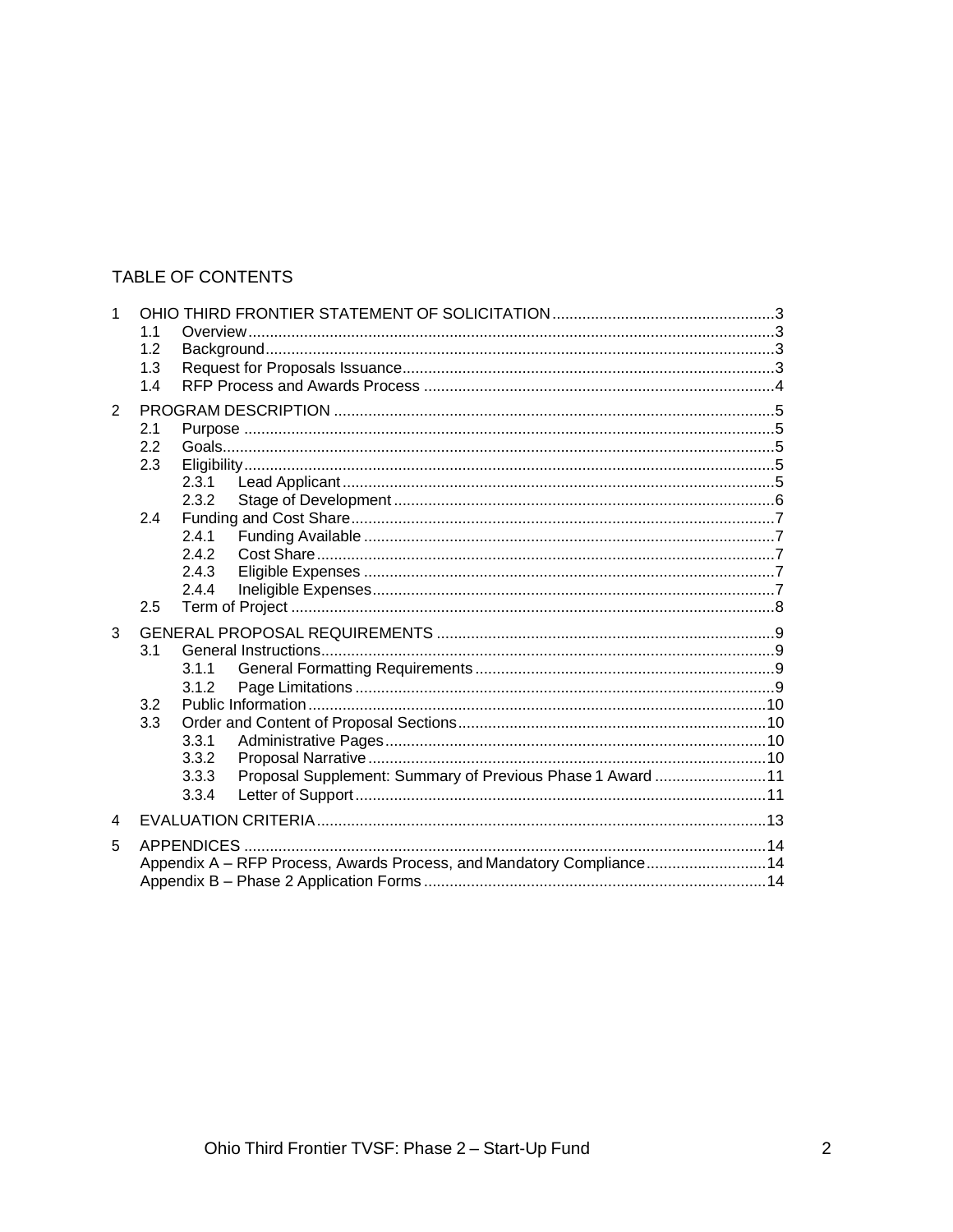# **1 Ohio Third Frontier Statement of Solicitation**

## **1.1 Overview**

The Technology Validation and Start-Up Fund ("TVSF") provides grants to transition technologyfrom Ohio research institutions into the marketplace through Ohio start-up companies.Ohio research institutions may apply for funding for validation (e.g. viability testing, prototyping, etc.) of their unlicensed technologies. This RFP specifically covers **Phase 2 – Start-Up Fund.** 

## **1.2 Background**

The Ohio Third Frontier is a \$2.1 billion economic development initiative supporting technology entrepreneurship and growing jobs across the state of Ohio. Through a statewide network of resources, entrepreneurs have access to the technology, business assistance, capital and talent to turn great ideas into thriving companies. Ohio Third Frontier is driving this expanding, vibrant community of high-growth technology companies, and making Ohio a leading destination for entrepreneurs.

What Ohio Third Frontier Supports:

Ohio Third Frontier seeks compelling business models for near-term market opportunities based on technology and tech-enabled products and services focused in the following areas:

- Software/Information Technology  $\epsilon$  .
- Biomedical/Lifesciences
- **Advanced Materials**
- Sensors
- Energy
- Advanced Manufacturing

For more information about Ohio Third Frontier, [https://development.ohio.gov/buisness/third-frontier-and-technology/03-third-frontier](https://development.ohio.gov/buisness/third-frontier-and-technology/03-third-frontier-technology)[technology.](https://development.ohio.gov/buisness/third-frontier-and-technology/03-third-frontier-technology)

## **1.3 Request for Proposals Issuance**

This Request for Proposals ("RFP") is being issued for funds to be awarded under the Ohio Third Frontier Technology Validation and Start-Up Fund ("Program"), specifically Phase 2 – Start-Up Fund. This RFP [willbe released by publication on the Ohio Third](https://development.ohio.gov/wps/portal/gov/development/business/third-frontier-and-technology/technology-validation-start-up-fund)  Frontier website at

[https://development.ohio.gov/wps/portal/gov/development/business/third-frontier-and](https://development.ohio.gov/wps/portal/gov/development/business/third-frontier-and-technology/technology-validation-start-up-fund)[technology/technology-validation-start-up-fund a](https://development.ohio.gov/wps/portal/gov/development/business/third-frontier-and-technology/technology-validation-start-up-fund)nd the State of Ohio procurementwebsite at https://procure.ohio.gov.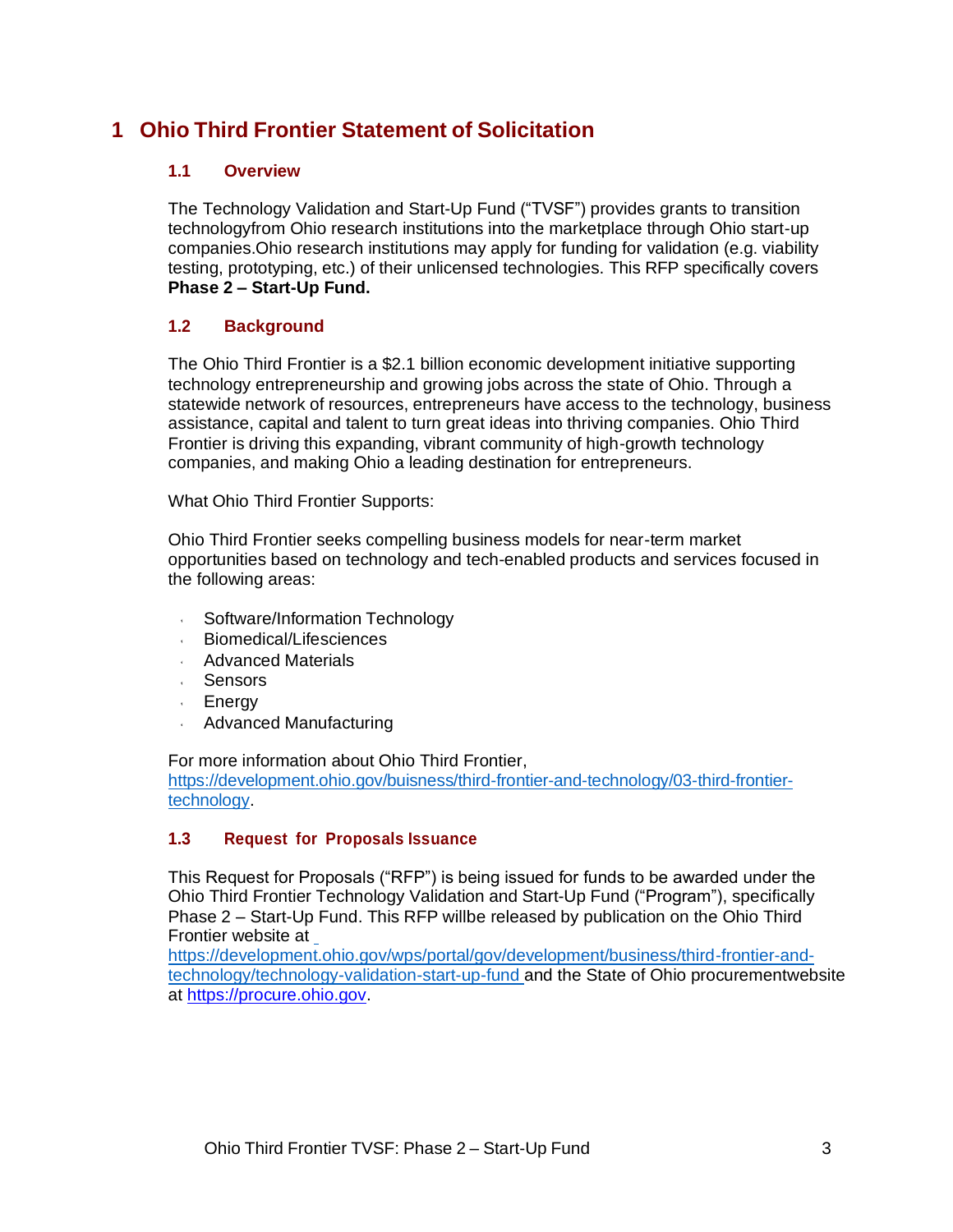The Ohio Third Frontier Commission ("Commission") reserves the right to fund any proposal in full or in part, to request additional information to assist in the review process, to reject any or all proposals responding to this RFP, and to re-issue the RFP and accept new proposals if the Commission determines that doing so is in the best interests of the State of Ohio (the "State"). Issuing this RFP does not bind the State to make an award of Ohio Third Frontier funds. Any award of Ohio Third Frontier funds in respect to this RFP will be subject to availability of funds as provided in Ohio Revised Code Section 126.07.

The Ohio Department of Development ("Development") administers this RFP and reserves the right to adjust the dates for this RFP for whatever reason it deems appropriate. Development's Office of Technology Investment will administer all funds awarded under this RFP. This RFP is not a contract or commitment of any kind on the part of Development.

## **1.4 RFP Process and Awards Process**

The RFP Process will consist of the following steps:

- Release of RFP
- Questions and Answers (Q&A) and Communications
- **EXECUTE:** Submittal of Proposals

Each of these steps is discussed in Appendix A – RFP Process, Awards Process, and Mandatory Compliance.

The Awards Process will consist of the following steps:

- Proposal Review and Evaluation Procedures
- Award Decision
- Award and Agreement Preparation and Execution

Each of these steps is discussed in Appendix  $A - RFP$  Process, Awards Process, and Mandatory Compliance.

All questions regarding this RFP must be submitted in writing via e-mail to [TVSF@development.ohio.gov](mailto:TVSF@development.ohio.gov) with a subject line of "TVSF RFP Q&A". Lead Applicants, Licensing Institutions and/or others acting on their behalf shall be aware of all prohibited contact in Section IV of Appendix A – RFP Process, Awards Process, and Mandatory Compliance.

If a Lead Applicant, Client or others acting on their behalf makes prohibited contact, Development, in its sole discretion, may eliminate the proposal from the RFP process.

A template/sample grant agreement will be available on the Program's website: [http://development.ohio.gov/bs\\_thirdfrontier/tvsf.htm](http://development.ohio.gov/bs_thirdfrontier/tvsf.htm)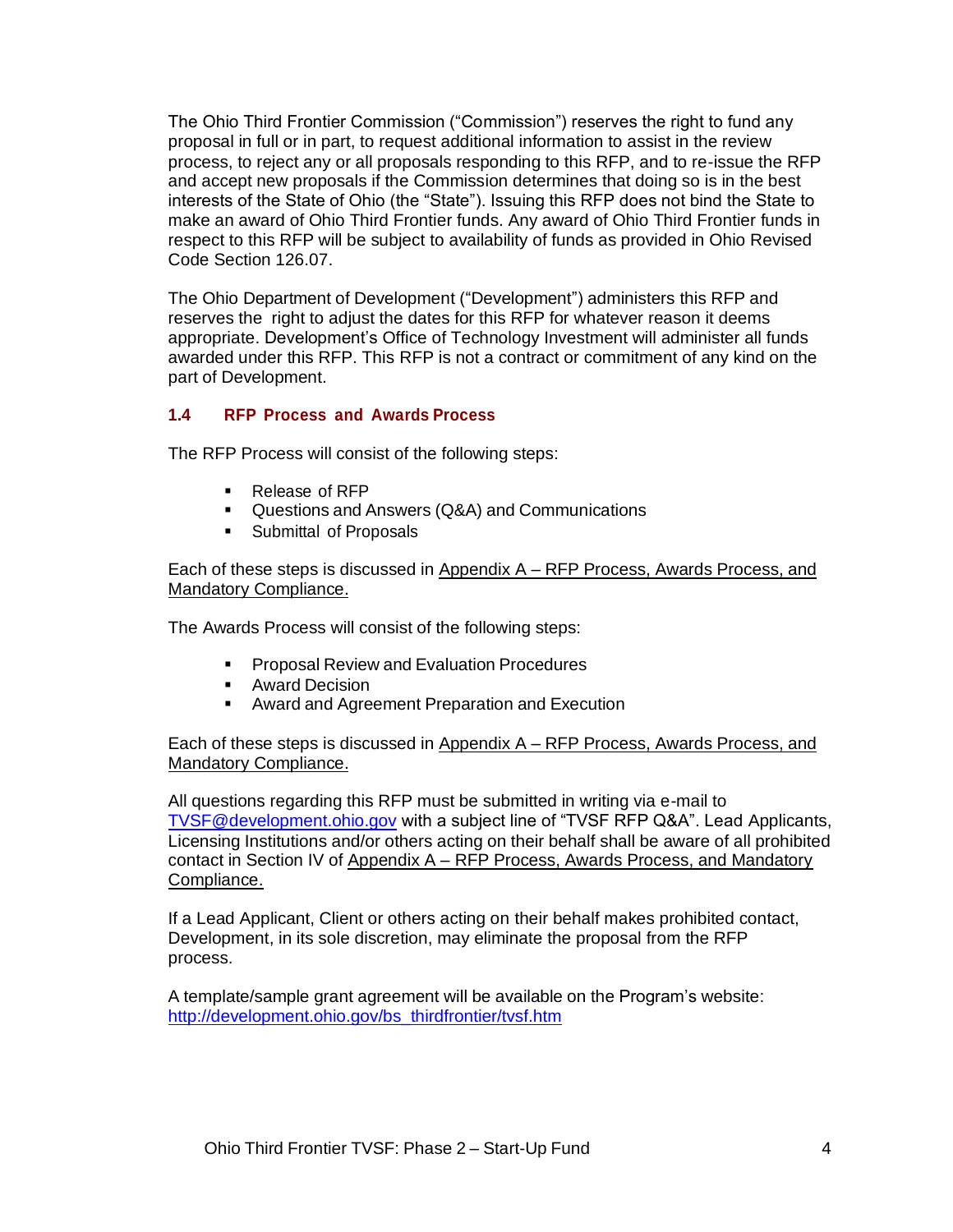# **2 Program Description**

## **2.1 Purpose**

The goal of the Ohio Third Frontier Technology Validation and Start-Up Fund is to create greater economic growth in Ohio through start-up companies that commercialize technologies developed by institutions of higher education, other not-for-profit research institutions and federal labs ("Eligible Institution").

The Program has been designed to: 1) Support protected technologies developed at Ohio Eligible Institutions that need known validation/proof that will directly impact and enhance both their commercial viability and ability to support a start-up company and 2) Support Ohio start-up and young companies that intend to, but have not yet, license validated/proven technologies from an Eligible Institution and have already engaged with the Eligible Institution in a due diligence discussion for doing so, or are applying for Program funding in the first available round after the license agreement has been executed.

Two separate mechanisms, with different application requirements, have been set up to achieve these goals: Technology Validation (Phase 1) and Start-Up Fund (Phase 2). This RFP specifically covers **Phase 2 – Start-Up Fund.** 

## **2.2 Goals**

The specific goals of Phase 2 of the Program include:

- Accelerate the commercialization of technology by Ohio start-up companies that license technology developed at Eligible Institutions during the critical earlystage life of the company.
- Generate the proof needed to move technology to the point where it is able to be commercialized, or additional funds for commercialization can be raised. The Lead Applicant (defined in Section 2.3.1) is encouraged to have a clearly identified path to subsequent funding opportunities, and, if possible, work directly with potential investors to identify the proof needed for investment into the company.
- Funded activities may include, but are not limited to, beta prototype development and deployment to potential customers for testing and evaluation, and market research/business development in order to generate the proof needed.

## **2.3 Eligibility**

## *2.3.1 Lead Applicant*

A Lead Applicant is the entity that submits a proposal and will be legally and financially responsible for the administration of any resulting award of Ohio Third Frontier funds under this RFP ("Lead Applicant"). The Lead Applicant will be responsible for the administration of its proposal should it be awarded. The Lead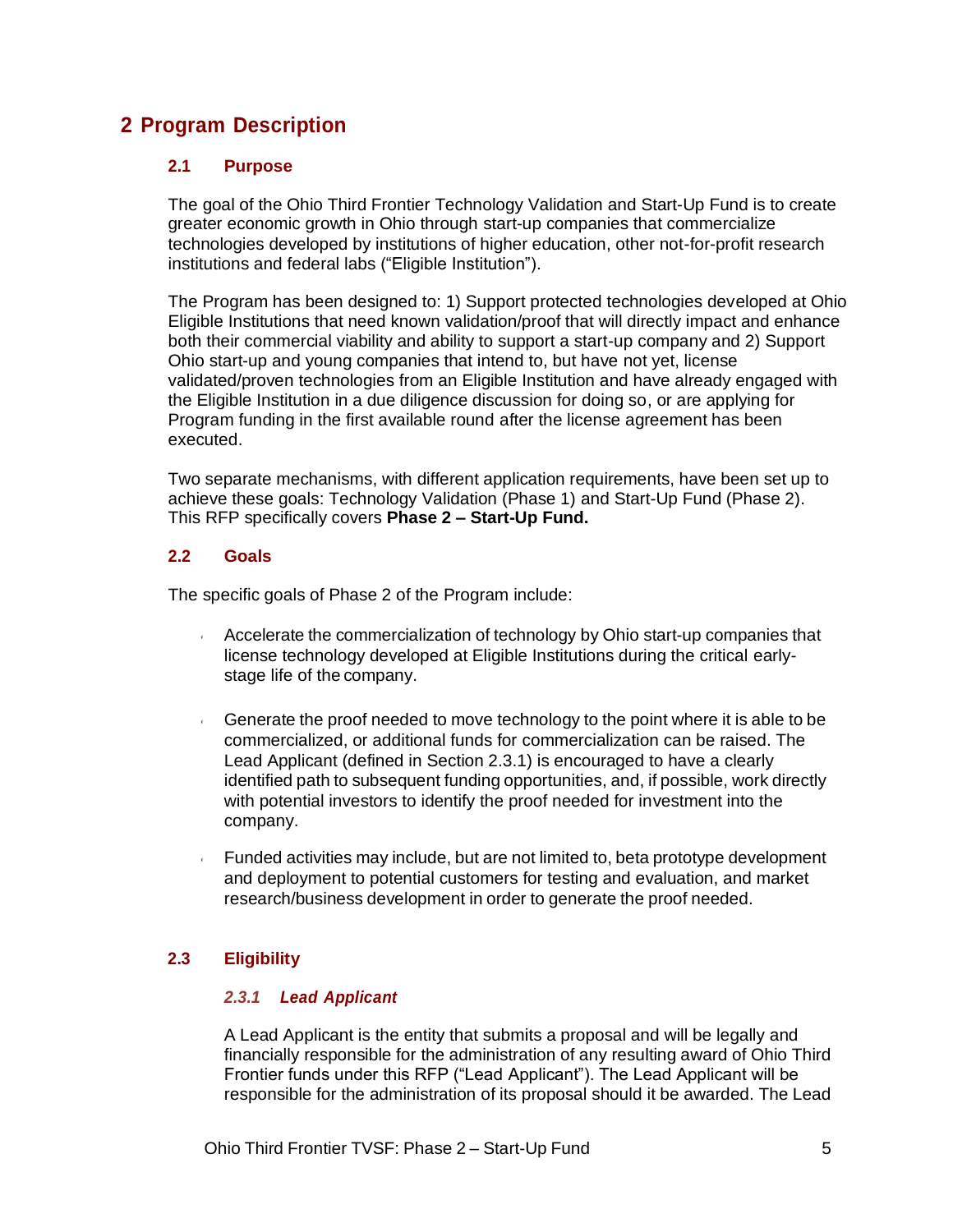Applicant must also serve as both the administrative and technical director of the Project.

Eligible Lead Applicants for the Phase 2 Start-up Fund are Ohio start-ups and young, emerging Ohio companies **that intend to, but have not yet, executed** an exclusive license, or are applying for Program funding in the first available round **after license agreement has been executed** with the owner of the technology that has been developed at an Eligible Institution or purchase such technology from the Eligible Institution. The technology being licensed or purchased must have been developed at, and be owned by, the Eligible Institution and not previously licensed by the Lead Applicant.

A technology does not need to have been the subject of a Phase 1 Award to be eligible for Phase 2 funding. However, if a technology received Phase 1 funding, that Phase 1 project must be complete with affirmative results before applying for Phase 2 funding. See Section 3.3.3 for additional instructions for pursuing a Phase 2 application based on previous Phase 1 funding.

The Lead Applicant must be an Ohio for-profit company with a place of business in the State, along with a strategy and business plan that has it remaining in the State. A principal place of business is a facility located in the state where the Lead Applicant, who is registered with the Secretary of State to conduct business in the state, maintains physical operations, and those physical operations are managed by a senior representative of the Lead Applicant who is authorized to make decisions and to obligate the Lead Applicant and its resources. Benefits from commercialization of the technology must occur in the State.

A Phase 2 Lead Applicant may apply for a Phase 2 award no more than three times, which would include their initial proposal as well as up to two revised submissions, if unsuccessful. A proposal being submitted for the second or third time is considered a revised proposal and the appropriate box must be checked in the application forms.

A Lead Applicant that becomes a Grantee must maintain eligibility while the grant is open. A Grantee that loses eligibility forfeits its award and may be required to repay the State the full amount of the funds it has received under the award.

Note, although unlikely, if the Lead Applicant has received substantial Pre-Seed Fund investment, they will likely have exceeded the target stage of development for the Program.

### *2.3.2 Stage of Development*

To be considered eligible for Program funds, a technology must already have intellectual property protection, defined as patent pending or patent issued, and in the case of IT Technologies only, Trade Secret, Trademark or Copyright protection associated with the technology, as appropriate.

Program funds are not meant to be early stage "proof of concept" funds projects supported by the Program must have already advanced beyond basic research. **A license agreement exclusive for the field of use must be executed with the owner of the technology before a grant agreement is**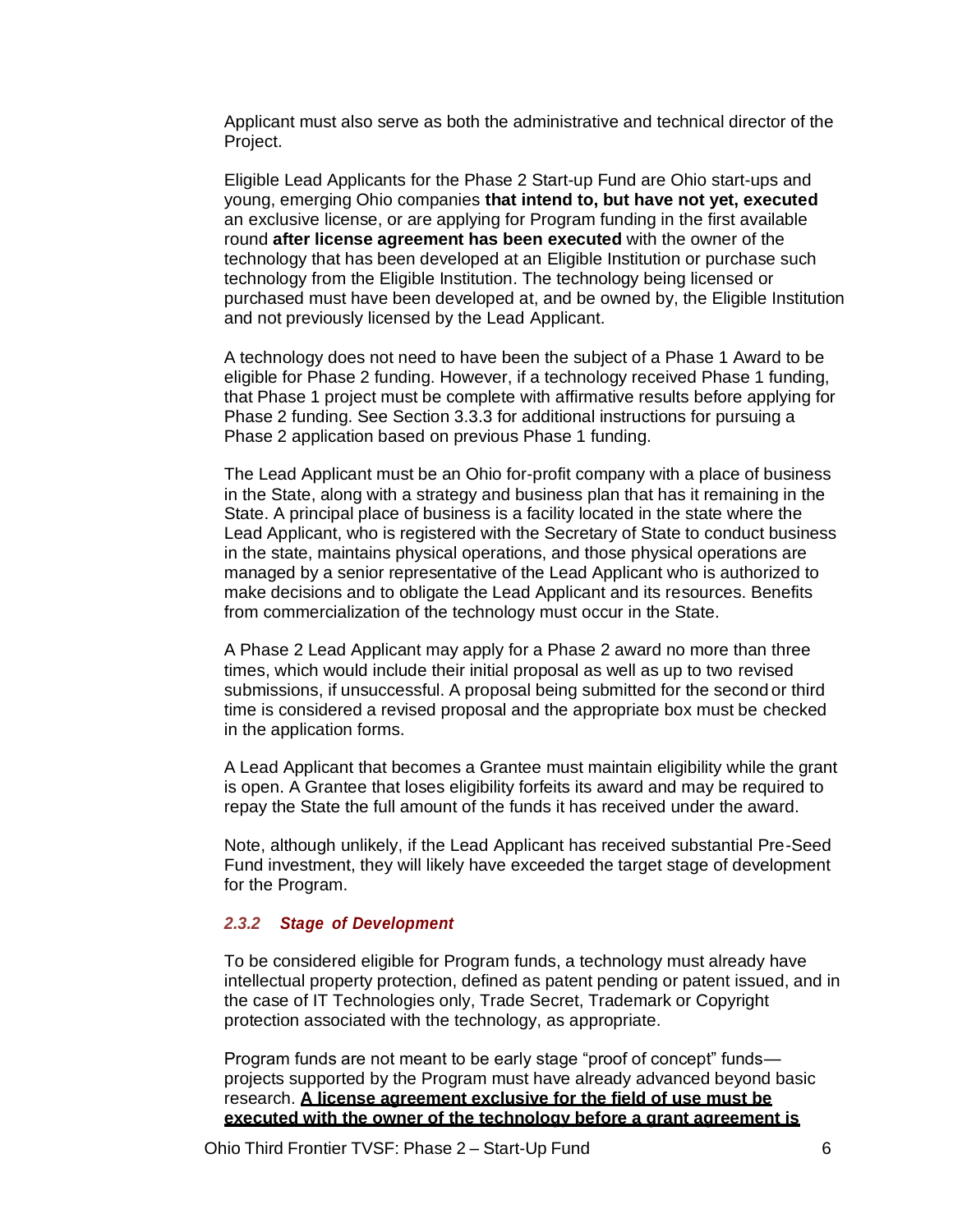**executed with Development and Program funds are disbursed.** A copy of the signed, executed license agreement must be provided to Development within nine months of the date of application submittal for Phase 2 funding.

### **2.4 Funding and Cost Share**

### *2.4.1 Funding*

The Start-up Fund awards (Phase 2) may be up to \$100,000 for each Project. Because biomedical technologies are of great priority to Ohio Third Frontier and typically require greater resources, a Phase 2 award for a proposal relating to biomedical technology may be up to \$150,000.

### *2.4.2 Cost Share*

Cost share is the commitment of financial resources to the support of the overall project budget by the Lead Applicant. The primary source of cost share is typically a direct cash contribution by the Lead Applicant.

Cost share is not specifically required for Phase 2 awards. However, there are numerous restrictions on the use of Program and cost share funds (see Section 2.4.4) and proposals must represent complete projects that, if successful, will enable the Lead Applicant to either achieve market entry or raise significant funding. Cost share must be available with no contingencies or conditions at the time of proposal submission to Development. Federal Funds, unless expressly allowed under the applicable Federal Program, State of Ohio General Revenue Funds, Ohio Department of Development program funds, or other Ohio Third Frontier program funds shall not qualify as part of any Cost Share amount.

## *2.4.3 Eligible Expenses*

Program funds and cost share may only be used for the following types of activities/expenses:

- Purchased services from vendors or contractors that do not have a financial stake in the LeadApplicant
- Supplies
- Equipment

### *2.4.4 Ineligible Expenses*

Program funds and cost share may not be used for any of the following types of activities/expenses:

- **Lead Applicant personnel costs**
- Bonuses, incentive compensation or rewards  $\epsilon$
- Travel expenses (including conference fees)  $\mathbf{q}$
- Indirect costs (e.g., F&A) of Grantee
- Legal, licensing, or royalty fees
- Patent prosecution expenses $\mathcal{L}^{\text{max}}$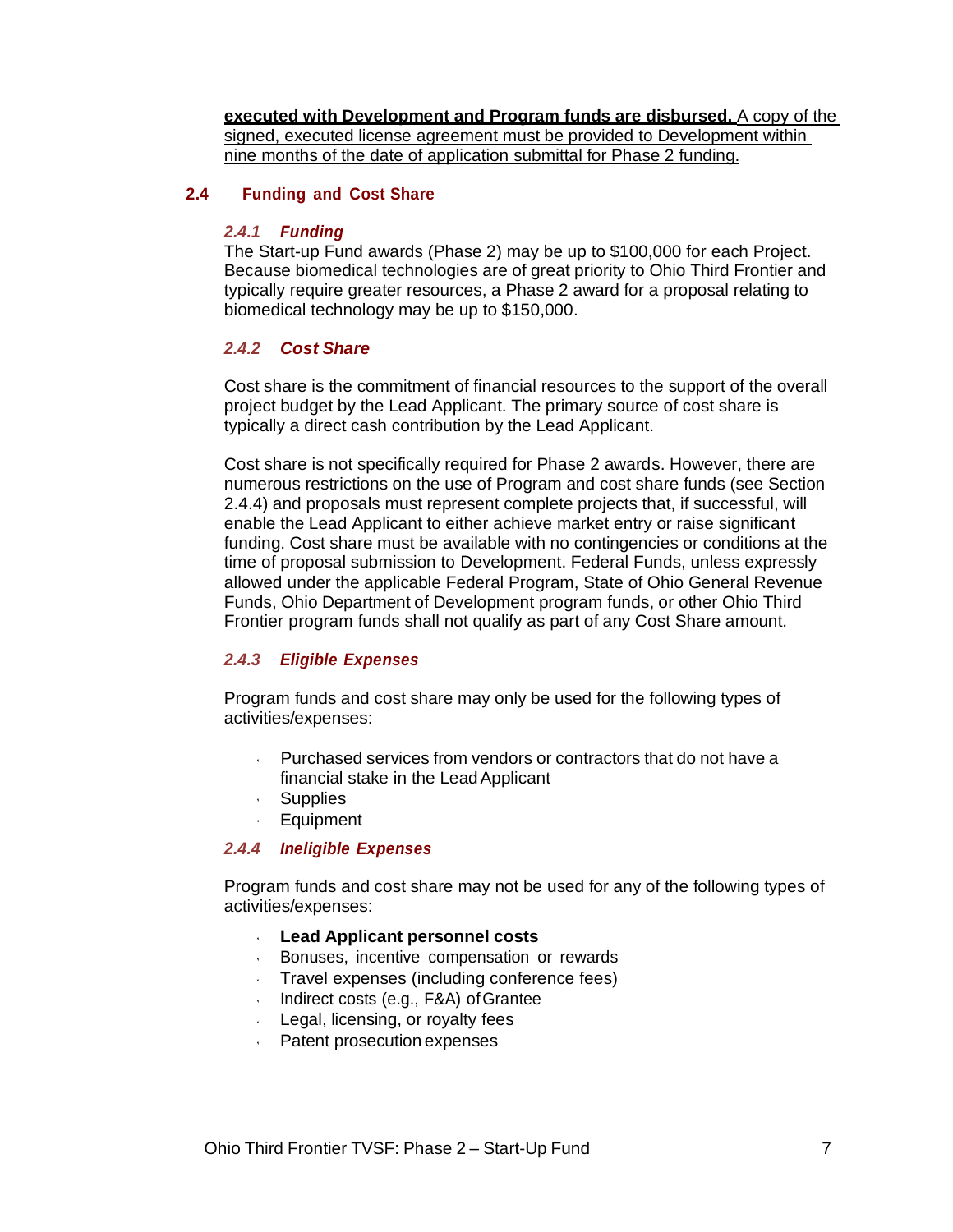- Developing grant proposals
- Administering an OTF award (including a TVSF award stemming from this RFP and project management costs)
- Sponsored research
- Any other activity determined to not be consistent with the intent, goal, or rules of the Program

### **2.5 Term of Project and Requirement to Maintain Operations in the State**

A Project is the plan of activity or activities that make up the total scope of work for which an award of Program funds is being requested and for which a proposal is approved ("Project"). The Project Period is the period during which the work funded by the Grant will take place and will be one year for Phase 2 ("Project Period"). Requests for extensions will be reviewed on a case-by-case basis and will generally not exceed 6 months in length. For an additional four years following the Project Period ("Post-Term Reporting Period"), the Lead Applicant will continue to follow and report commercialization successes to Development and will be required to maintain operations in Ohio. In the event Lead Applicant either relocates outside of the State of Ohio or transfers its right to the technology during the Project Period or Post-Term Reporting Period, Development may require the Lead Applicant to refund all expended Grant Funds under the award.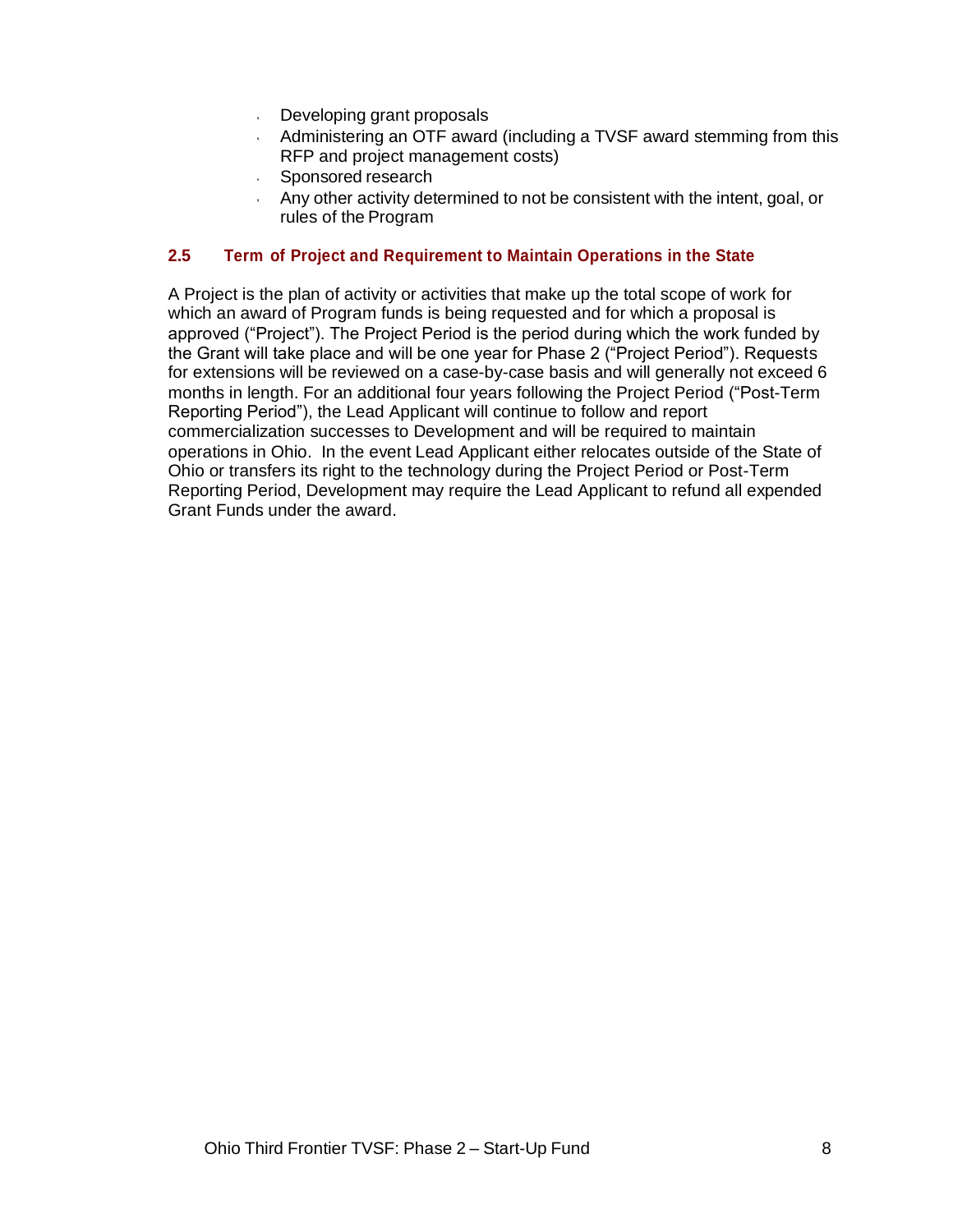# **3 General Proposal Requirements**

## **3.1 General Instructions**

Program proposals must be submitted via Development's online proposal submission portal. The link for the portal will be posted on the **TVSF Program Website** approximately two weeks prior to the proposal submission due dates.

If the portal is unavailable, proposals are to be submitted via email to [TVSF@development.ohio.gov](mailto:TVSF@development.ohio.gov)

Lead Applicants must incorporate the questions provided in Appendix B – Phase 2 Application Forms into their proposal narrative. No other materials or narrative beyond what is requested in the appendix may be submitted. It is the Lead Applicant's responsibility to ensure submission of a complete proposal based on all requirements of this RFP.

## *3.1.1 General Formatting Requirements*

- $\mathbf{v}$ Proposals are to be submitted on 8.5 x 11-inch page size.
- Margins must not be less than 34 of an inch on all sides
- Font must be 11 point or larger with no more than 6 lines per inch.
- All pages must be numbered consecutively using the format "Page [#] of [total number of pages]" (e.g., Page 2 of 25).
- The proposal title and Lead Applicant name must appear at the bottom of each page.
- Proposals should not include color figures that cannot be understood when photocopied in black andwhite.
- Do not include a cover or cover letter other than the Application Information Page.

## *3.1.2 Page Limitations*

Any pages beyond the page limits listed below will be eliminated from the proposal before it is sent for review and evaluation. Except as otherwise noted, appendices or other methods to augment the information presented in the proposal are not allowed. References to web-based information to supplement the proposal are not permitted, and such references will not be considered in theevaluation.

| <b>Section</b>                                                         | <b>Page Limit</b> |
|------------------------------------------------------------------------|-------------------|
| 3.3.1 Administrative Pages                                             | 3 pages           |
| 3.3.2 Proposal Narrative                                               | 7 pages           |
| 3.3.3 Proposal Supplement: Summary of<br><b>Previous Phase 1 Award</b> | page              |
| 3.3.4 Letter of Support                                                | page              |

## **3.2 Public Information**

Lead Applicants are reminded that all information submitted in response to this RFP is public information unless a statutory exception exists that exempts it from public release under the Ohio Public Records Act in Section 149.43 of the Ohio Revised Code.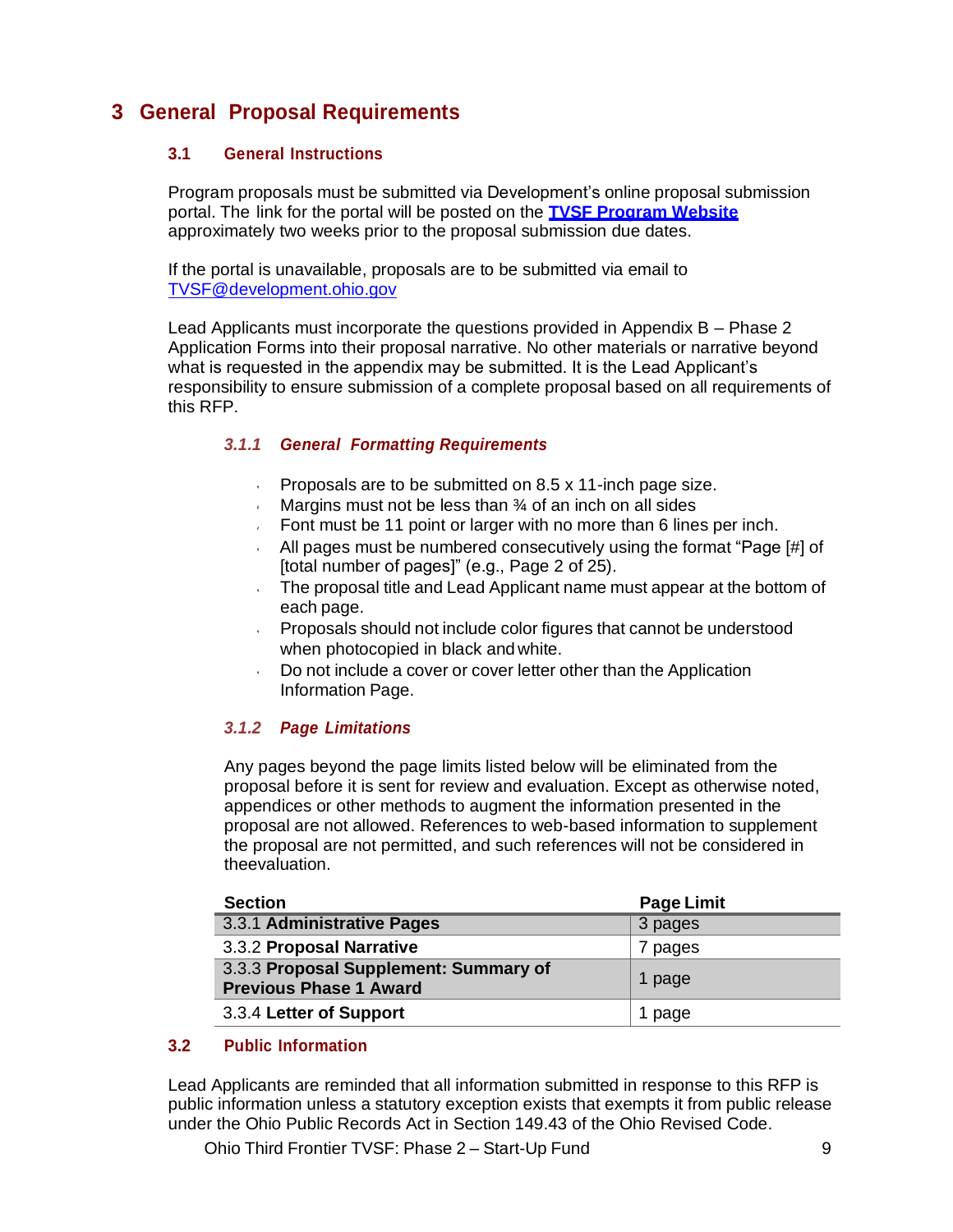## **3.3 Order and Content of Proposal Sections**

Unless otherwise noted, the proposal must address all of the elements listed in this section in the order requested.

### *3.3.1 Administrative Pages*

The first three pages of the proposal must be completed pages from Appendix  $B -$ Phase 2 Application Forms.

#### **3.3.1.1 Application Information**

The First page of the proposal must be the Application Information Page which must contain the title and signature of the Lead Applicant's Authorizing Agent.

#### **3.3.1.2 Financial Liability and Legal History**

The second page of the proposal must be the completed Financial Liability and Legal History page.

### **3.3.1.3 Lead Applicant Contact Information**

The third page of the proposal must be the completed Lead Applicant Contact Information page.

#### *3.3.2 Proposal Narrative*

Applicants must answer the questions provided in Appendix  $B - Phase 2$ Application Forms. While the overall proposal narrative may not exceed seven pages, it is up to the applicant to allocate the space among the questions as they feel best presents the opportunity.

Applicants should carefully examine Section 4 to understand the evaluation criteria to best use their available space. With the short page limit, the Proposal narrative is not expected to be an in-depth technical assessment of the problem and the work plan.

### **3.3.2.1 Engagement with the Entrepreneurial Ecosystem**

The Ohio Third Frontier has made significant investment into fostering a statewide entrepreneurial ecosystem. This investment is particularly visible in the Entrepreneurial Services Provider (ESP) Program, a statewide network of regionally-based organizations designed to provide services and capital to help entrepreneurs with a start-up technology company accelerate their growth and get their ideas to market. Each of the six regions of the state has a lead organization that, along with its extensive collaborator network, provides services including:

Mentorship by seasoned entrepreneurs and industry professionals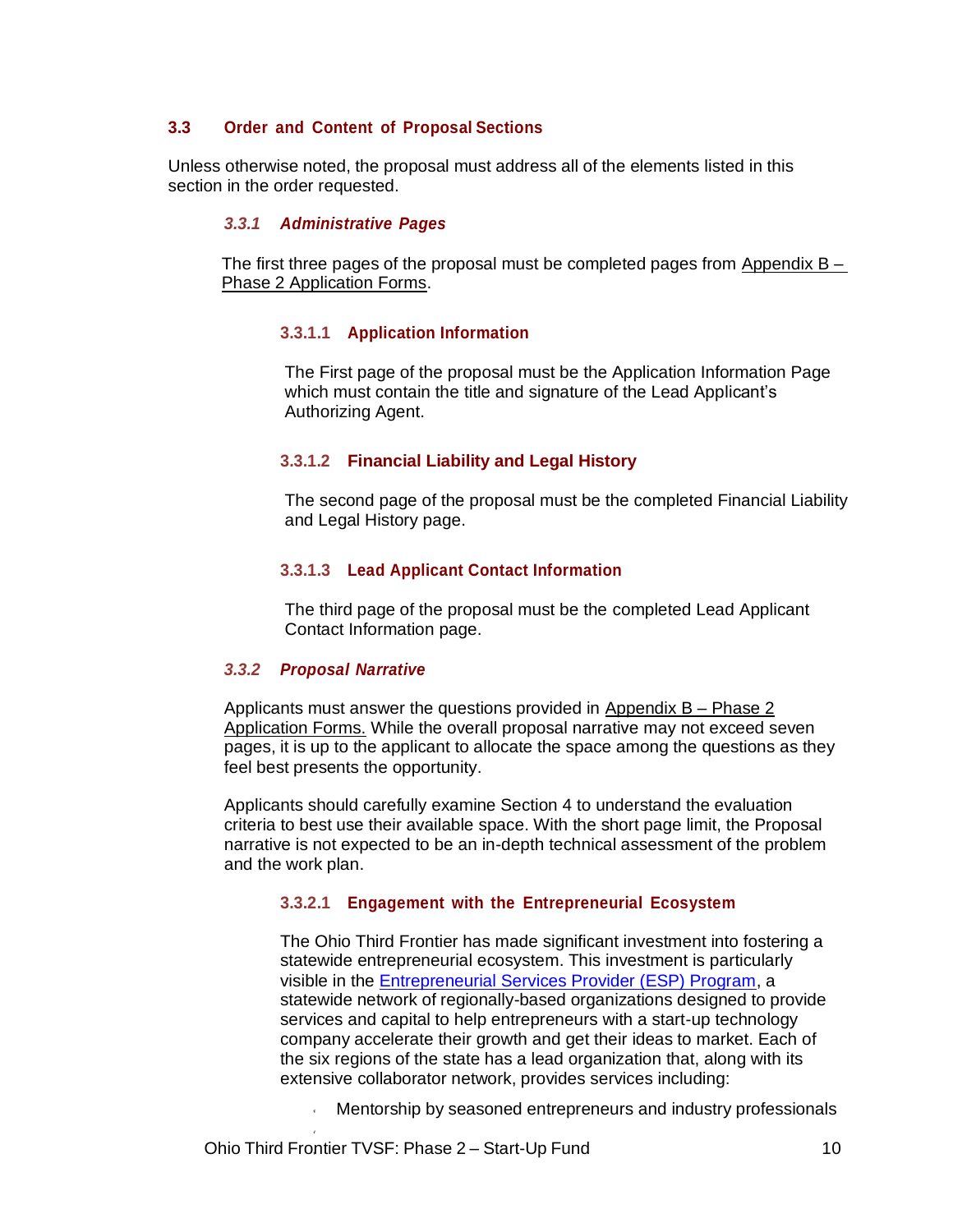Help with business planning and investment pitch preparation Access to investors and capital

- Business support including legal, tax and accounting services
- Assistance developing intellectual property and marketing/sales strategies
- Help recruiting talent
- State-of-the-art workspaces at incubators.

It is critical that while developing their TVSF proposal, Phase 2 applicants engage with one of the ESPs. The level and type(s) of engagement must be detailed in response to the associated question in any Phase 2 proposal. At a minimum, this should include:

- In-person meeting with ESP to discuss proposal and business
- ESP review of business plan and pro-forma

ESP review of assumptions underlying the business plan Representatives from the ESPs may be contacted to verify the level and type(s) of engagement.

### *3.3.3 Proposal Supplement: Summary of Previous Phase 1 Award*

If the Lead Applicant has previously received a Phase 1 award, that project must be complete with affirmative results before applying for Phase 2 funding. The Phase 2 application must include (i) a summary of the prior project, (ii) projectspecific metrics that indicate successful completion of the project and (iii) a description of the validation/proof process employed. The summary should not exceed 1 page in length and must include the table included in Appendix B – Phase 2 Application Forms.

### *3.3.4 Letter of Support*

Each application submitted under Phase 2 must contain a letter from the Technology Transfer Office of the Eligible Institution attesting that it is working with the Lead Applicant on a prospective exclusive license of the technology.

The status of the negotiation and similar pertinent information should be included in this letter.

This letter shall not exceed one page.

Letters of Support must meet the following requirements:

- $\cdot$  Be submitted on the letterhead of the Eligible Institution;
- Include the name of the Lead Applicant;
- Briefly state the nature and the duration of any relationship with the Lead Applicant;
- State the status of the license negotiation;

Lead Applicants are encouraged to utilize the allowable letter of support to enhance their proposal as opposed to including a simple form letter that provides little insight.

*No other support letters are allowed.* Any such letters submitted will be removed from the proposal and not transmitted to the external evaluation team.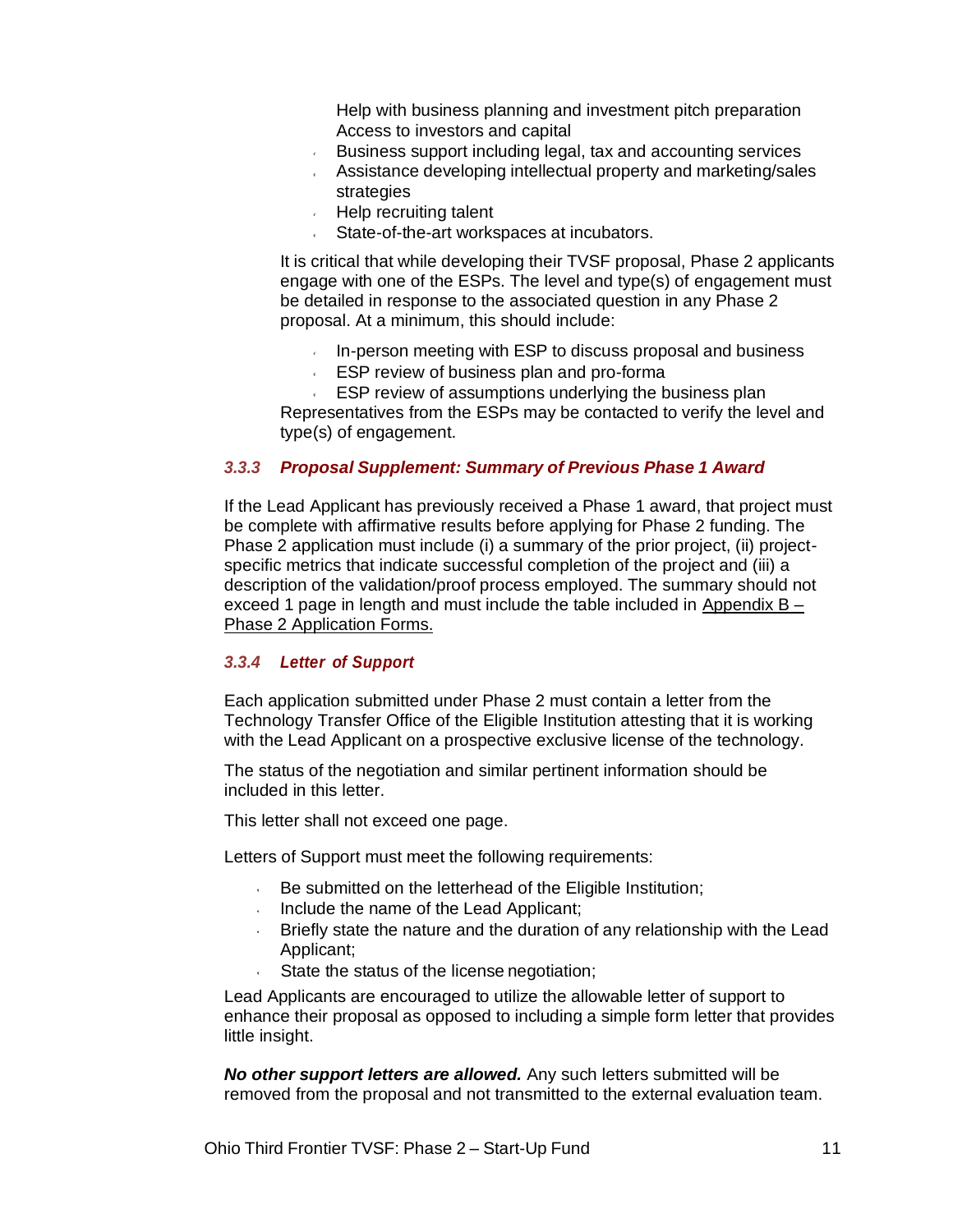# **4 Evaluation Criteria**

Only the most meritorious proposals are sought for funding. Proposals will be evaluated by a third-party evaluator based on responsiveness to all the requirements of this RFP. Implicit in those requirements and evaluation criteria is the quality of the statement of work and budget.

The following criteria have been designated with the highest relevance to and weighting for the Technology Validation and Start-Up Fund:

- Alignment of the proposal with the Technology Validation and Start-Up Fund purpose, goals, objectives, eligibility and funding requirements as described in this RFP.
- Compliance with this RFP's administrative requirements.
- Quality of the responses to the requirements of this RFP as outlined in the proposal narrative. The following specific elements will be examined:
	- Proposed proof needed to raise additional funds for commercialization is deemed meaningful and likely impactful to that end.
	- Proposed proof can be generated during the one-year Project Period and with the proposed resources.
	- Likelihood of being able to raise additional funds needed for commercialization at the end of the Project.
	- Experience and commitment of the team members in commercializing new technology.
	- Realism and achievability of the proposed business model.
	- Stability and backing of company. Must have demonstrated backing and support independent of the Eligible Institution.
	- Degree to which the intellectual property is protected relative to both the technology and the proposed business model.
	- Potential opportunity of the start-up, including size of potential market.
	- Completeness of budget narrative and appropriate use of funds.

### **Upon request from Development or the external evaluators, in addition to the written proposal, Phase 2 applicants are expected to be able to provide their business plan, equity structure and a list of officers and their affiliations.**

The evaluation criteria are designed to support the mission and goals of Ohio Third Frontier and its various programs.